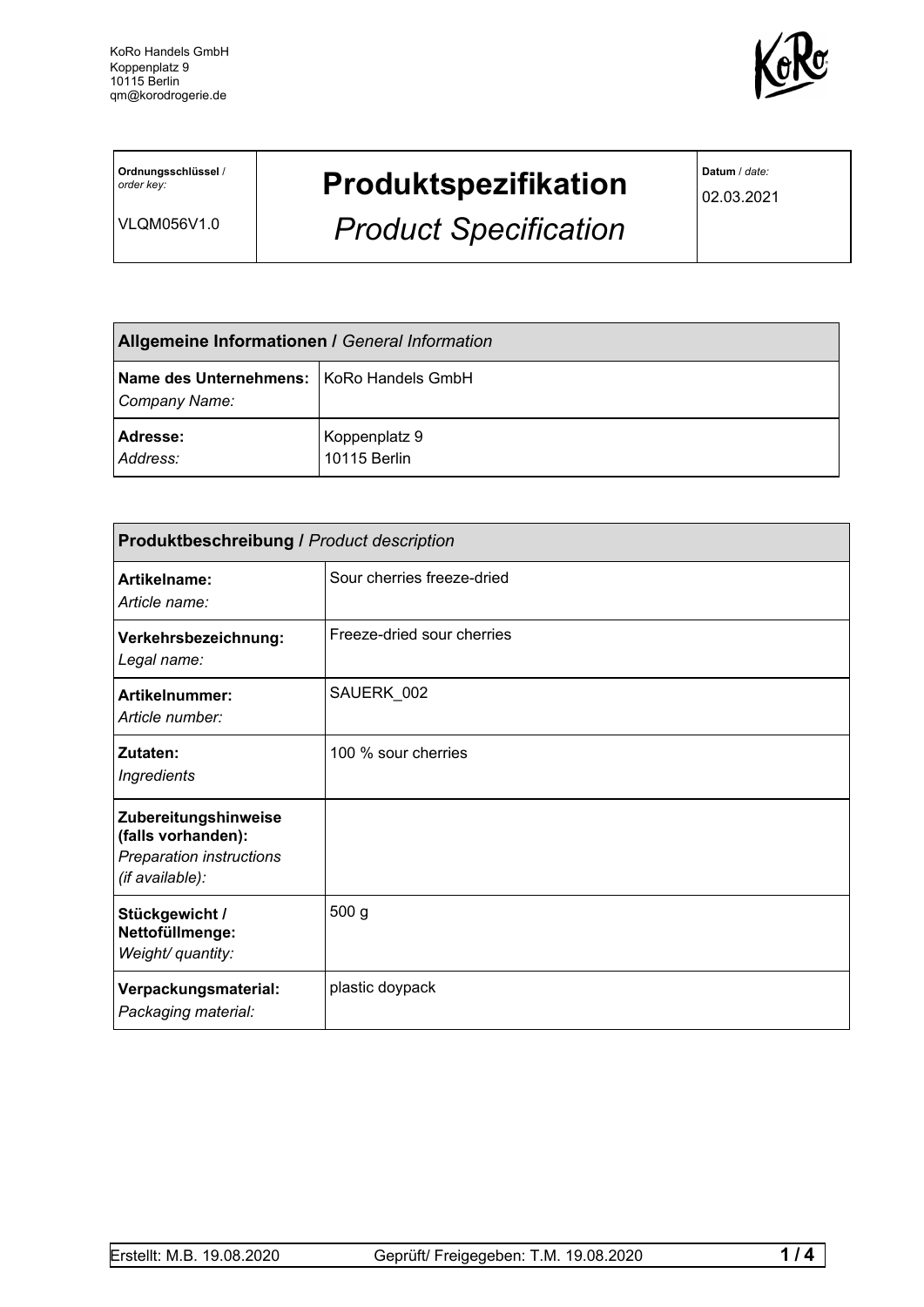

| <b>Produktbeschreibung / Product description</b>               |                                                                                                                                                                                                                                                                                                           |  |
|----------------------------------------------------------------|-----------------------------------------------------------------------------------------------------------------------------------------------------------------------------------------------------------------------------------------------------------------------------------------------------------|--|
| <b>Besondere</b><br>Eigenschaften:<br>Special characteristics: | $\Box$ bio /organic (Öko-Kontrollstelle / organic control body: _______)<br>$\Box$ fairtrade / fairtrade<br>x vegan / vegan<br>x vegetarisch / vegetarian<br>$\Box$ glutenfrei / glutenfree<br>x laktosefrei / lactose-free<br>$\Box$ koscher / kosher<br>$\Box$ halal / halal<br>$\Box$ andere / others: |  |

| Sensorische Beschreibung / Sensorical description |                                                        |  |
|---------------------------------------------------|--------------------------------------------------------|--|
| Aussehen / Farbe:<br>Appearance / Colour:         | Similar to fresh fruit. Color variations can occur.    |  |
| Geschmack:<br>Flavour:                            | Reminiscent of fresh fruit, without extraneous flavour |  |
| Geruch:<br>Odour:                                 | Reminiscent of fresh fruit, without extraneous aroma   |  |
| Konsistenz:<br>Texture:                           | Dry and free flowing pieces                            |  |

| Nährwertangaben pro 100 g / Nutritional information per 100 g  |            |           |
|----------------------------------------------------------------|------------|-----------|
| Energie: I Energy value:                                       | 1486 / 355 | kJ / kcal |
| Fett: I Fat:                                                   | 2,1        | g         |
| Davon gesättigte Fettsäuren: I of which saturated fatty acids: | 0,5        | g         |
| Kohlenhydrate: I Carbohydrates:                                | 75         | g         |
| Davon Zucker: / Of which sugar:                                | 60         | g         |
| Ballaststoffe: / Fibre:                                        | 11         | g         |
| Eiweiß: / Protein:                                             | 7,1        | g         |
| Salz: / Salt:                                                  | 0,06       | g         |
| sonstige Angaben: / other values:                              |            |           |
|                                                                |            |           |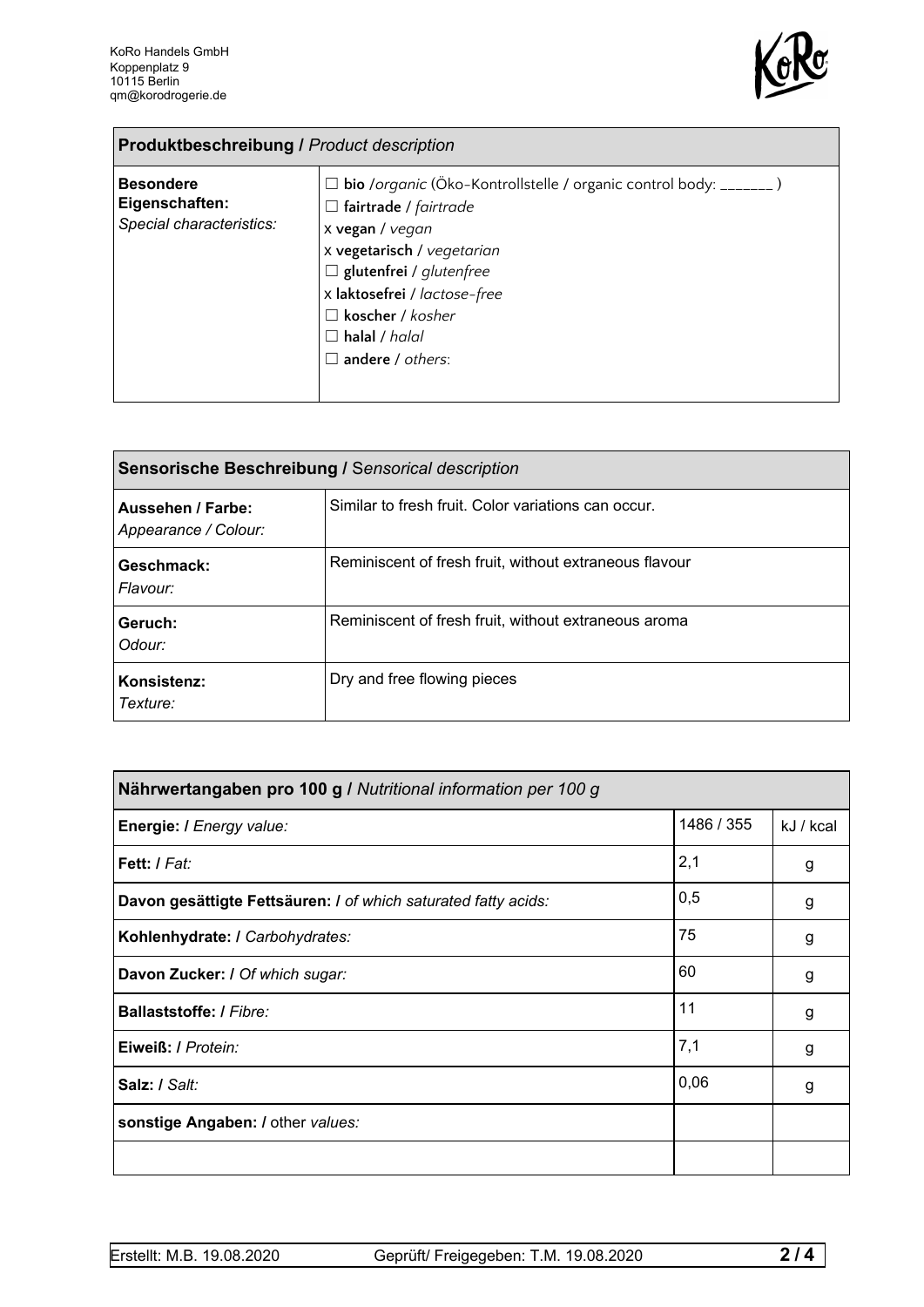

| Lagerung und Haltbarkeit / Storage and Shelf Life             |                                                     |  |
|---------------------------------------------------------------|-----------------------------------------------------|--|
| Optimale<br>Lagerungsbedingungen:<br>Storage recommendations: | Store at room temperature and protected from light. |  |
| Mindesthaltbarkeit:<br>Expected shelf life:                   | 12 months                                           |  |

## **Allergenkennzeichnung gemäß LMIV 1169 / 2011 /** *Allergen Declaration according to EU Regulation 1169 / 2011*

**Legende:** *Key*

*a.* **Allergen ist in der Rezeptur enthalten /** *Allergen contained in recipe*

- *b.* **Risiko der Kreuzkontamination ist möglich /** *Possible risk of cross contamination*
- **c. Allergen ist in der Rezeptur nicht enthalten /** *Allergen not contained in recipe*

| a            | b                 | C       |
|--------------|-------------------|---------|
| П            | X                 | П       |
| $\mathsf{L}$ |                   | X       |
|              |                   | X       |
|              |                   | X       |
|              | X                 | П       |
| П            |                   | X       |
| П            | $\Box$            | X       |
| П            | X                 | $\perp$ |
| $\mathsf{L}$ |                   | X       |
| $\mathsf{L}$ |                   | X       |
|              | X                 |         |
| П            | $\vert \ \ \vert$ | X       |
|              |                   | X       |
|              |                   | X       |
|              |                   |         |

**\* Mandeln /** *Almonds***, Haselnüsse /** *Hazelnuts***, Walnüsse /** *Walnuts***, Cashewnüsse /** *Cashews***, Pecannüsse,** *Pecans,* **Paranüsse /** *Brazil nuts***, Pistazien /** *Pistachios***, Macadamianüsse /** *Macadamia nuts*